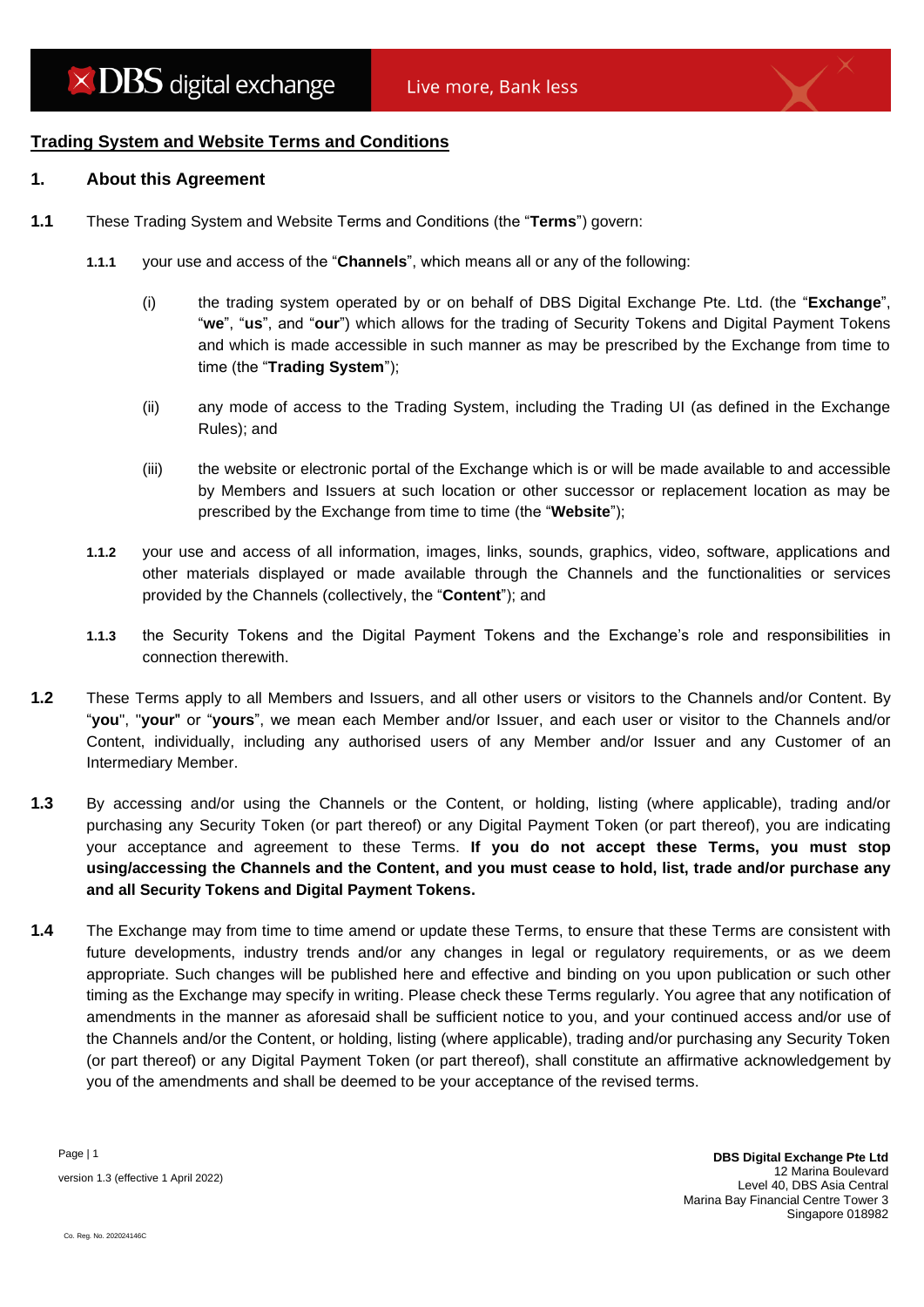**1.5** These Terms apply in addition to the Exchange Rules. In the event of any contradiction or inconsistencies between these Terms and the Exchange Rules, the Exchange Rules shall prevail to the extent of such contradiction or inconsistency.

## **2. Definitions and Interpretation**

- **2.1** What we mean by
	- **2.1.1** The following terms shall have the following meanings when used in these Terms unless the context otherwise requires:
		- (i) "**Applicant**" means any applicant seeking admission as an Issuer.
		- (ii) "**Approved Custodian**" has the meaning as defined in the Exchange Rules, and presently means DBS Bank Ltd., and includes any other custodian as may be approved by the Exchange from time to time.
		- (iii) "**ST Blockchain**" means the private blockchain managed and operated by the DBS Group.
		- (iv) "**Business Day**" means a day on which banks are open for general banking business in Singapore (not being a Saturday, Sunday or public holiday in Singapore).
		- (v) "**Customer**" has the meaning as defined in the Exchange Rules, and in relation to an Intermediary Member, presently means a customer (being a person meeting such criteria as prescribed in the Exchange Rules) of the Intermediary Member on whose behalf the Intermediary Member trades on the Trading System.
		- (vi) "**Digital Payment Tokens**" means any "digital payment token", as defined in the Payment Services Act 2019 of Singapore, which are available for trading on the Trading System, as may be added, removed or replaced from time to time.
		- (vii) "**Exchange Requirements**" means the provisions of the Exchange Rules, the Listing Rules, these Trading System and Website Terms and Conditions, and any other terms, rules and requirements that are published by the Exchange pertaining to Applicants, Issuers and/or Members, the trading of Digital Payment Tokens, and the purchase, listing and/or trading of Security Tokens and/or the Trading System, as may from time to time be amended, modified, supplemented or replaced.
		- (viii) "**Exchange Rules**" means the provisions of the rulebooks entitled "Exchange Rules Digital Payment Token Exchange" and "Exchange Rules – Security Token Exchange" that are published by the Exchange, as applicable, which set out the requirements and obligations applying to Applicants, Members and Issuers on the Trading System, as may from time to time be amended, modified, supplemented or replaced.
		- (ix) "**Listing Rules**" means the rulebook entitled "Listing Rules Security Token Exchange" that governs the listing of Security Tokens on the Exchange, as may from time to time be amended, modified, supplemented or replaced.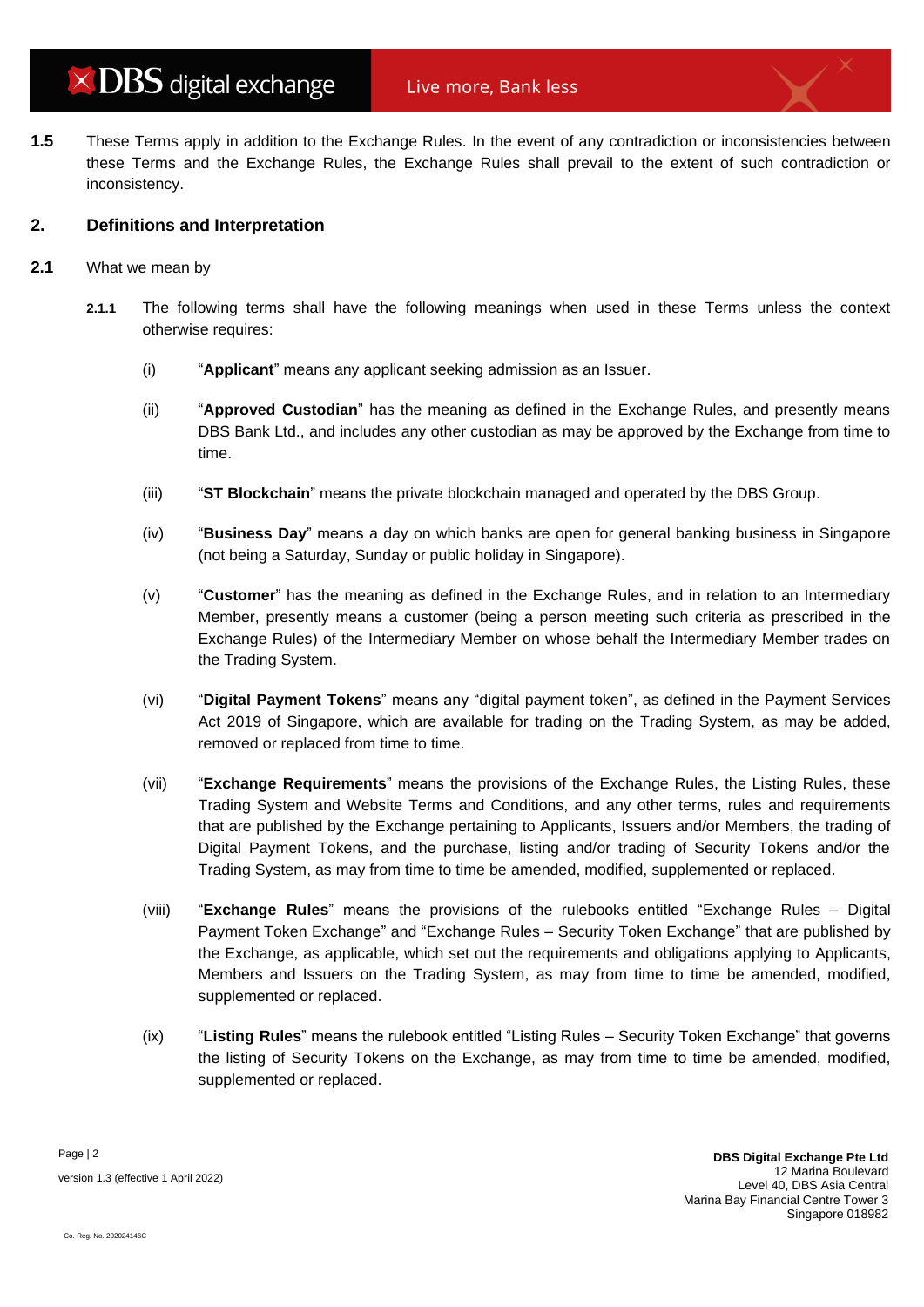- (x) "**Intermediary Member**" has the meaning as defined in the Exchange Rules, and presently means a person who has been approved as an Intermediary Member by the Exchange, to trade on behalf of its Customers, and whose Membership is valid and subsisting (whether or not suspended).
- (xi) "**Issuer**" means a person issuing or proposing to issue Security Tokens who has been approved for this in accordance with the Listing Rules and whose status as an Issuer is valid and subsisting (whether or not suspended).
- (xii) "**Member**" has the meaning as defined in the Exchange Rules, and presently means a person who has been approved as a Member in accordance with the Exchange Rules and whose Membership is valid and subsisting (whether or not suspended) and includes an Intermediary Member.
- (xiii) "**Membership**" has the meaning as defined in the Exchange Rules, and presently means the state of being a Member, as provided for under the Exchange Rules.
- (xiv) "**Security Token**" means the security tokens issued or proposed to be issued on the ST Blockchain for purchase, listing and trading on the Trading System, and in relation to an Issuer, means the security tokens issued or proposed to be issued by such Issuer on the ST Blockchain for purchase, listing and trading on the Trading System. This includes digital tokens generated to represent assets, which may include equity, real estate, debt or future cash flow, or other value.
- (xv) "**U.S. Person**" has the meaning as defined in the Exchange Rules, and presently means: (i) an individual that is located in, or resident of, the United States; (ii) an entity that is incorporated or located in the United States; (iii) an entity that is incorporated or located outside the United States, but (a) whose trading activity is arranged, directed or controlled by a U.S. Person, or (b) whose trading strategies are substantially identical to, or coordinated with, any U.S. affiliate; or (iv) a "U.S. Person" as defined under Rule 902 of Regulation S of the Securities Act of 1933, as may be amended from time to time.

## **2.2 Interpretation**

- **2.2.1** Unless the context requires otherwise:
	- (i) headings and labels are for convenience only, and do not affect interpretation;
	- (ii) words importing the singular include the plural and vice versa, and words importing the masculine include any gender;
	- (iii) the meaning of general words is not limited by specific examples introduced by expressions such as, "including", "for example", "such as", or such similar expressions, and the word "includes" or "including" as used herein shall be construed to mean "includes without limitation" or, as the case may be, "including without limitation";
	- (iv) a reference to a "person" includes an individual, a body corporate, a partnership, a joint venture, an unincorporated association and an authority;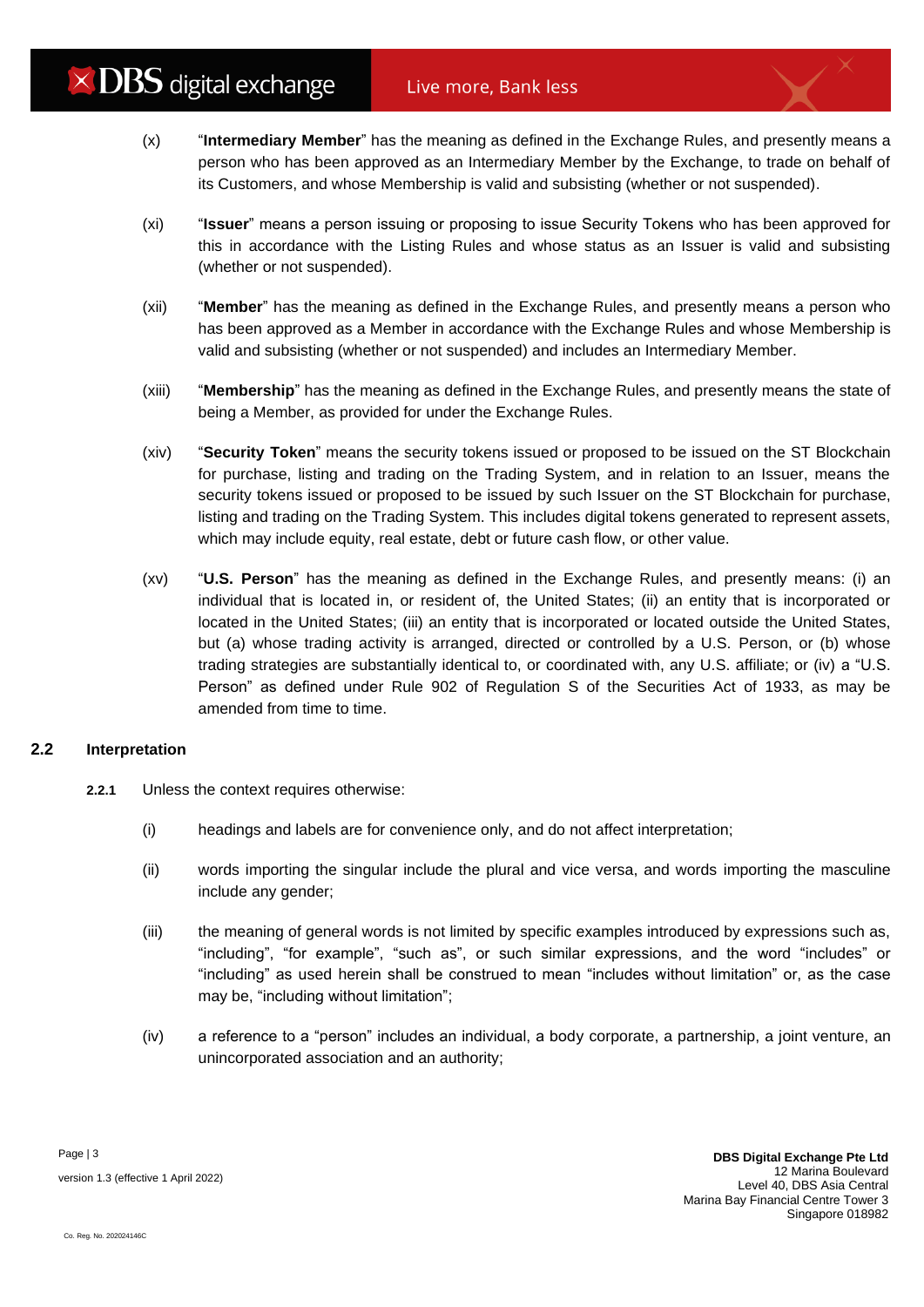- (v) a reference to a particular person includes the person's executors, administrators, successors, substitutes (including persons taking by novation) and assigns;
- (vi) a reference to "law" includes common law, principles of equity and legislation (including regulations, rules, by-laws, ordinances and proclamations) and includes any consolidations, amendments, reenactments or replacements of any of them;
- (vii) a reference to "in writing" means in legible form and capable of reproduction on paper, and includes electronic communication;
- (viii) a reference to "material" includes the ability to affect the outcome of a decision or an application;
- (ix) a reference to anything (including an amount) is a reference to the whole and each part of it;
- (x) a period of time starting from a given day or the day of an act or event, is to be calculated exclusive of that day;
- (xi) if a person must do something on or by a given day and it is done after 4.00 p.m. (Singapore time), it is taken to be done on the next Business Day;
- (xii) if the day on which a person must do something is not a Business Day, the person must do it on the next Business Day; and
- (xiii) notwithstanding anything to the contrary, where any right of the Exchange is specified to be at its "discretion", shall be construed to refer to the "sole, unfettered and absolute discretion" of the Exchange.

## **3. Use and Access**

- **3.1 Compliance with guidelines, etc.:** You agree to comply with any and all guidelines, notices, rules and policies pertaining to the use and/or access of the Channels and/or the Content, as well as any amendments to the aforementioned, issued by us from time to time. We reserve the right to revise these guidelines, notices, rules and policies at any time and such changes will be published here and effective and binding on you upon publication or such other timing as the Exchange may specify in writing.
- **3.2 Compliance with applicable laws:** You agree to abide by all applicable laws in the use and/or access of the Channels and/or the Content.
- **3.3 Changes to the Channels and/or Content:** We may, from time to time and without giving any reason or prior notice, upgrade, modify, suspend or discontinue the provision of or remove the Channels and/or Content (whether in whole or in part), and shall not be liable if any such upgrade, modification, suspension or discontinuation prevents you from accessing and/or using the Channels and/or Content or any part thereof.
- **3.4 Restricted activities:** You agree and undertake not to: (i) use or upload, in any way, any software or material that contains, or which you have reason to suspect contains, computer virus or other malicious, destructive or corrupting code, agent, program or macros (including those which may impair or corrupt the Channels or the Content or damage or interfere with the operation of another user's computer or mobile device or the Channels); (ii) post,

Page | 4 version 1.3 (effective 1 April 2022)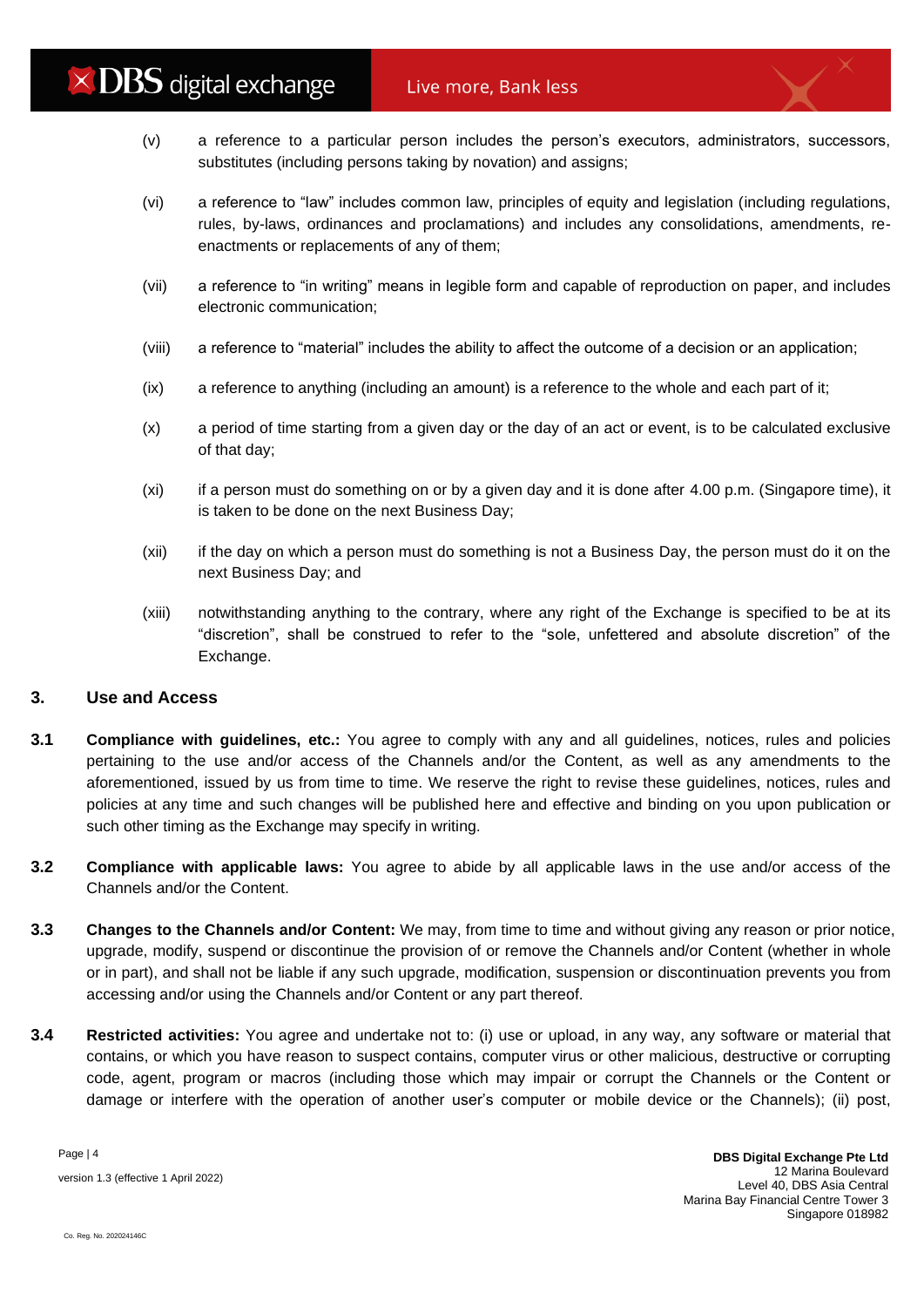# $\times$  DBS digital exchange

promote or transmit any materials or information through the Channels which are or may be illegal, misleading, incomplete, erroneous, offensive, indecent, defamatory or which may not be lawfully disseminated under applicable laws or which are otherwise objectionable; (iii) use the Channels or the Content other than in conformance with the acceptable use policies of any connected computer networks, any applicable Internet standards and any other applicable laws, or view, listen to, download, print or use the Content other than as allowed under applicable laws; or (iv) impersonate any person or entity or falsely state or otherwise misrepresent your affiliation with any person or entity.

- **3.5 Contents of transmissions or communications:** With respect to all contents of transmissions or communications you make or submit through the Channels, we shall be free to reproduce, use, disclose, host, publish, transmit and distribute all such contents of transmissions or communications or any part thereof to others without limitations, and you hereby grant to us and our agents, a non-exclusive, world-wide, royalty-free, irrevocable licence and right to do the same.
- **3.6 Records:** You acknowledge and agree that any records created and maintained by the Exchange of the communications, transactions, instructions or operations made or performed, processed or effected through or in relation to the Channels or the Content by you or any person purporting to be you, acting on your behalf or purportedly acting on your behalf, with or without your consent, shall be binding on you for all purposes whatsoever and shall be conclusive evidence of such communications, transactions, instructions or operations.
- **3.7 Other applicable terms:** In addition to these Terms, the access and/or use of specific aspects of the Channels and/or the Content may be subject to additional terms and conditions, which will apply in full force and effect.
- **3.8 U.S. Persons:** Any U.S. Person is prohibited from accessing the Channels, the Content and/or otherwise using any service provided by the Exchange in relation to the Channels and/or the Content (the "**Services**"). The Exchange reserves the right to restrict your access to the Channels and/or the Content if you are found to:
	- **3.8.1** be accessing the Channels, Content and/or the Services from the United States;
	- **3.8.2** have given false representations as to your location, place of incorporation or establishment, citizenship or place of residence, or
	- **3.8.3** be trading or facilitating access to the Channels and/or the Content on behalf of a U.S. Person.

The Exchange may, at its discretion, implement controls to restrict access to the Channels, the Content and/or the Services. You acknowledge, agree and understand that if you travel to the United States, the Services will not be available and your access to the Channels, the Content and/or the Services will be blocked, except in cases of emergency as determined by the Exchange, at its discretion. You acknowledge that this may impact your ability to trade on the Channels, access the Content, communicate with the Exchange, or otherwise use the Services.

## **4. No Warranty**

**4.1** The Channels and the Content are made available on an "as is" and "as available" basis, and at your sole risk. The Exchange assumes no responsibility and makes no representation or warranty of any kind, implied, express or statutory, including any warranties: (i) of title, non-infringement of third party rights, merchantability, satisfactory quality or fitness for a particular purpose of the Channels, and/or the Content; (ii) on the accuracy, timeliness,

Page | 5 version 1.3 (effective 1 April 2022)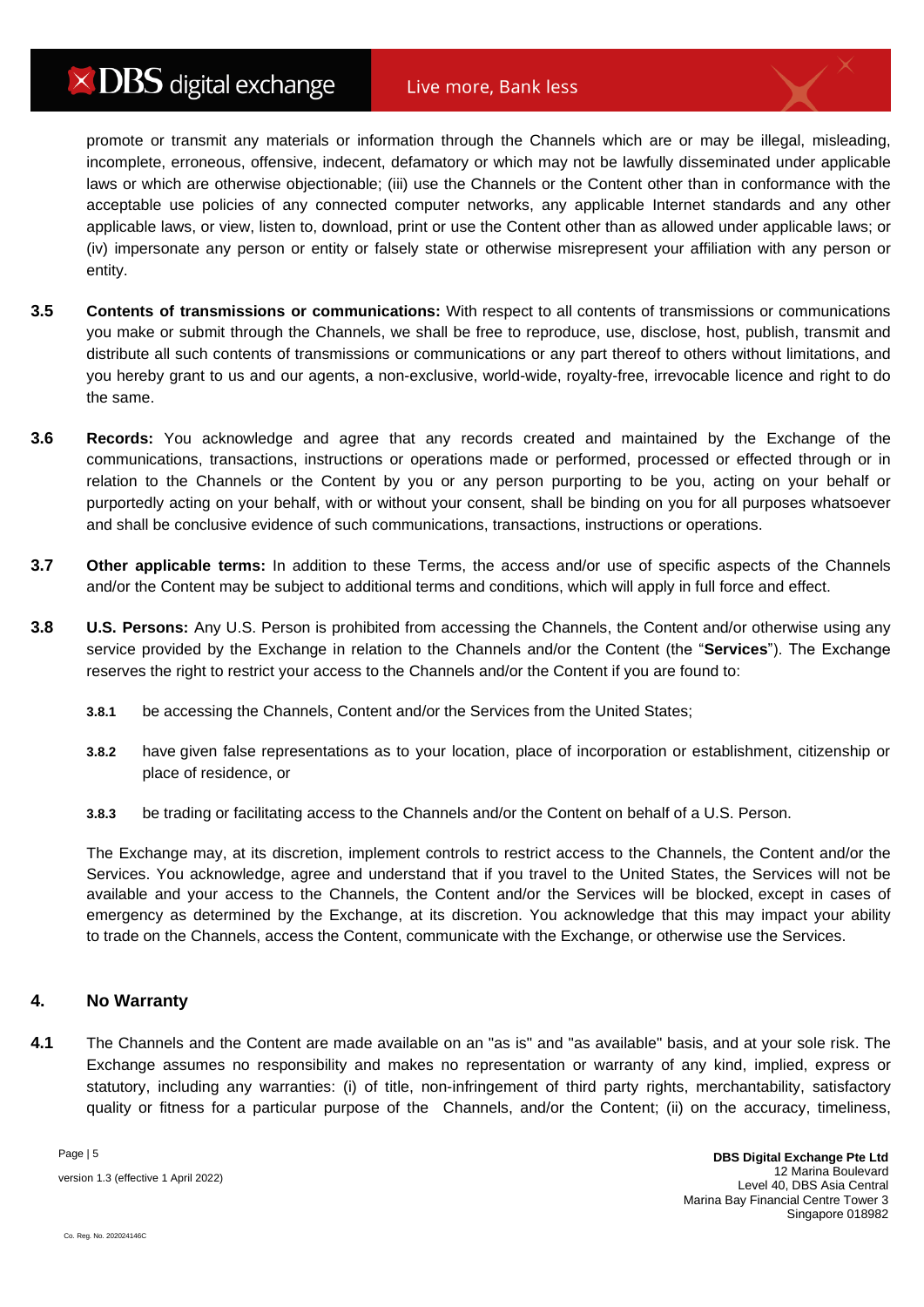## Live more, Bank less

adequacy, reliability, validity or completeness of the Channels, materials or information contained in the Channels and/or the Content; (iii) that the Content or that the Channels will be provided uninterrupted, secure or free from errors or omissions, or that any identified defect will be corrected; (iv) that the Channels and/or the Content will meet the requirements of any persons or are free from any computer virus or other malicious, destructive or corrupting code, agent, program or macros; (v) on the security of any information transmitted by or to you through the Channels or in relation to the Channels and/or Content or that there would be no delay, interruption or interception in data transmission. You accept the risk that any information transmitted or received through the Channels may be accessed by unauthorised third parties, and that transactions over the Internet may be subject to interruption, transmission blackout, delayed transmission due to internet traffic or incorrect data transmission due to the public nature of the Internet. Regardless of any security measures taken by the Exchange, the Exchange shall assume no responsibility whatsoever for any loss or expense resulting from such delays, interruptions and/or interceptions. The Exchange disclaims all liability for any errors, delays or omissions in the Channels and/or the Content, or for any action taken in reliance thereon.

- **4.2** Any materials, information, view, opinion, projection or estimate presented via the Channels and/or as part of the Content is made available by the Exchange for informational purposes only, and is subject to change without notice. You must make your own assessment of the relevance, timeliness, accuracy, adequacy, commercial value, completeness and reliability of the materials, information, view, opinion, projection or estimate provided in the Channels or the Content and such independent investigations as you may consider necessary or appropriate for the purpose of such assessment. Any view, opinion, projection or estimate provided or made available through the Channels and/or the Content is made on a general basis and is not to be relied on by you as advice. Accordingly, no warranty whatsoever is given by the Exchange and no liability whatsoever is accepted by the Exchange for any loss arising whether directly or indirectly as a result of you acting on any materials, information, view, opinion, projection or estimate provided in or made available through the Channels and/or the Content.
- **4.3** The Channels and the Content are not intended to provide specific investment, tax or legal advice or to make any recommendations about the suitability of any investments or products for any particular investor. The Channels provide only general information on certain investment products. We do not provide, and the provision of such information must not be construed as us providing, financial advice or recommendation for any investment product. The availability of any Content on, or the grant of access or use of, our Channels should not be taken in any way as an inducement to trade or a solicitation for orders or entry into any legal relations, nor taken as intended in any way to prompt any action or decision on your part whether to undertake or consider undertaking any investment decision or otherwise. No consideration has been given to the specific investment objective, financial situation and particular needs of any specific person, and the information herein should not be used as a substitute for any form of advice. **The Content available through our Channels should therefore not be relied upon in relation to any investment decision, trading activity or order placed by you.** You should seek your own independent financial, legal, regulatory, tax or other advice before making an investment in the investments or products. In the event that you choose not to seek advice from a relevant adviser, you should consider whether the investment or product is suitable for you.
- **4.4** The Exchange makes no representation that the Content and/or Content provided on or via the Channels is appropriate or available for use and/or access in other locations except Singapore. If you use and/or access the Channels from locations other than those specified in this paragraph, you are responsible for compliance with applicable local laws.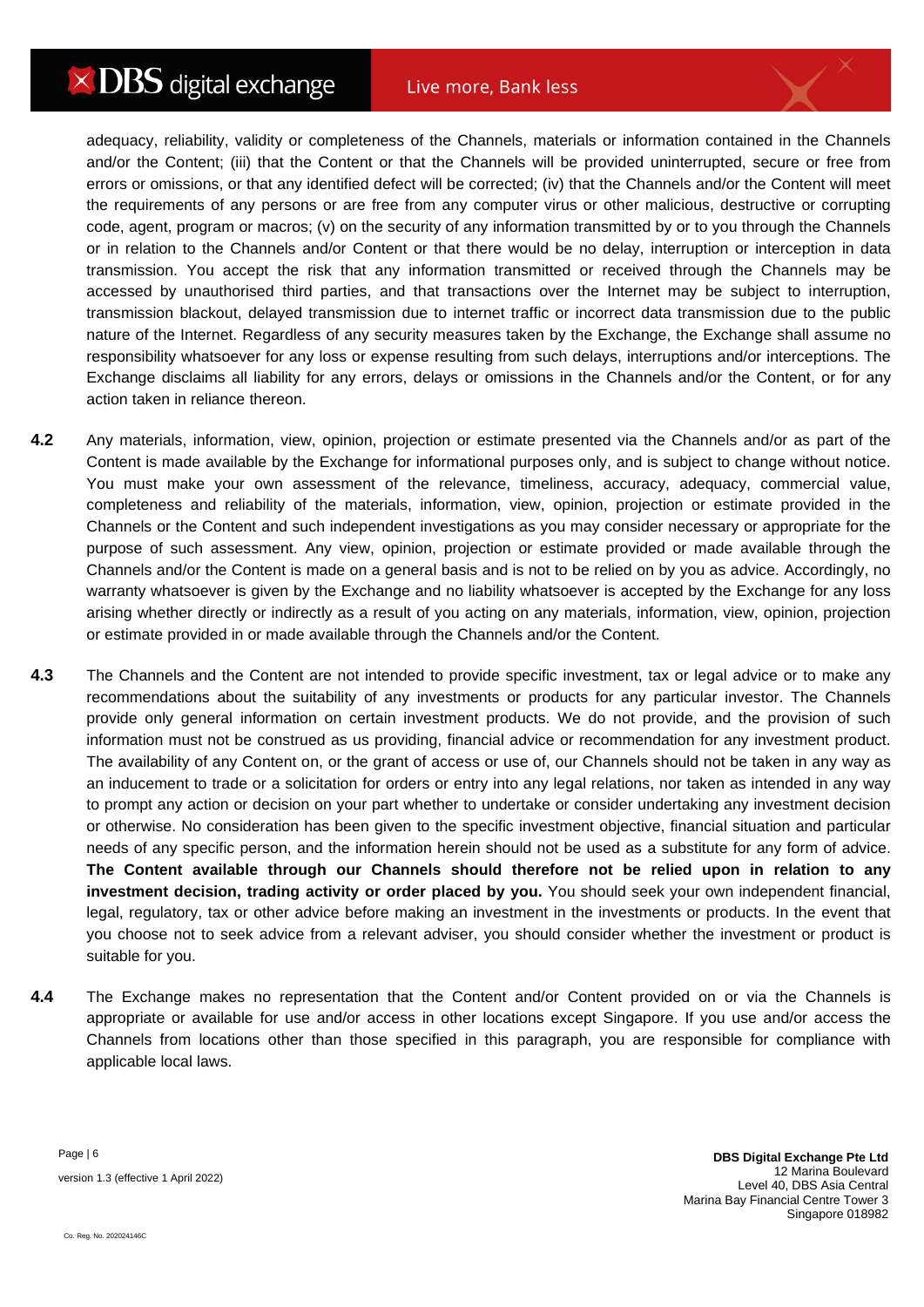- **4.5** Where the Channels contains hypertext links to third party websites, such links are not an endorsement by the Exchange of any content, products or services provided on or via such websites. The use of such links is entirely at your own risk and the Exchange accepts no responsibility or liability for the content, use or availability of such websites or for the relevance, timeliness, accuracy, adequacy, commercial value, completeness or reliability of any content, products or services contained in or provided on or via such websites. The Exchange makes no representations or warranties as to having reviewed or verified the relevance, timeliness, accuracy, adequacy, commercial value, completeness or reliability of the content, products or services of such websites.
- **4.6** Without prejudice to other provision in these Terms, the Exchange, and their related corporations and any of their directors, officers, employees, representatives, third party service providers and agents (collectively "**Indemnitees**"), shall not be liable to any person (even if the Exchange or its agents or employees may have been advised of, or otherwise might have anticipated, the possibility of such losses, liabilities, damages, costs or expenses) for any losses, liabilities, damages, costs or expenses (including any direct, indirect, incidental, special, consequential or punitive damages or economic loss or any claims for loss of profits or loss of use) whatsoever or howsoever caused (regardless of the form of action) arising directly or indirectly from or in connection with the Channels and/or Content, and/or any of the following: (i) any access, use, misuse or inability to access or use the Channels and/or Content, or reliance on the Content; (ii) any system, server or connection failure, error, omission, interruption, interception or delay in transmission. or computer virus or other malicious, destructive or corrupting code, agent, program or macros; (iii) any use of and/or access to any third party websites linked to or provided through the Channels; or (iv) any services, products, information, data, software or other material obtained or downloaded from the Channels and/or the Content or from any third party websites linked to or provided through the Channels.

#### **5. Transactions with Third Parties**

- **5.1** Under no circumstances shall it be construed that, in case of your access to and use of systems, services, content, materials, products or programmes of any third party, the Exchange is a party to any transaction, if any, between you and such third party or that the Exchange endorses, sponsors, certifies, or is involved in the provision of such systems, services, content, materials, products or programmes contained in or provided on or via the Channels and/or the Content and the Exchange shall not be liable in any way for your access to and use of systems, services, content, materials, products or programmes of any third party, or for purchases or subscription made in relation thereto, each of which shall be your responsibility or that of the relevant third party.
- **5.2** You acknowledge and agree that you will be solely responsible for any access or use of third party systems, services, content, materials, products or programmes contained in or provided on or via the Channels and/or the Content. If you access or use such third party systems, services, content, materials, products or programmes, you must comply with the relevant terms and conditions for the access or the use thereof.

### **6. Intellectual property**

**6.1** The Exchange or its licensor(s) reserves and retains all rights (including copyrights, trademarks, patents as well as any other intellectual property right) in relation to the products, services and all content, information and data contained in or provided on or via the Channels and/or the Content (including all texts, graphics and logos). You may not do anything that will violate or infringe such intellectual property rights and, in particular, you shall not copy, download, publish, distribute, transmit, disseminate, sell, broadcast, circulate, exploit (whether for commercial benefit or otherwise) or reproduce any of the information or content contained in or provided on or via the Channels or the Content in any form without the prior written permission of the Exchange or its licensor(s). Further, no part or parts of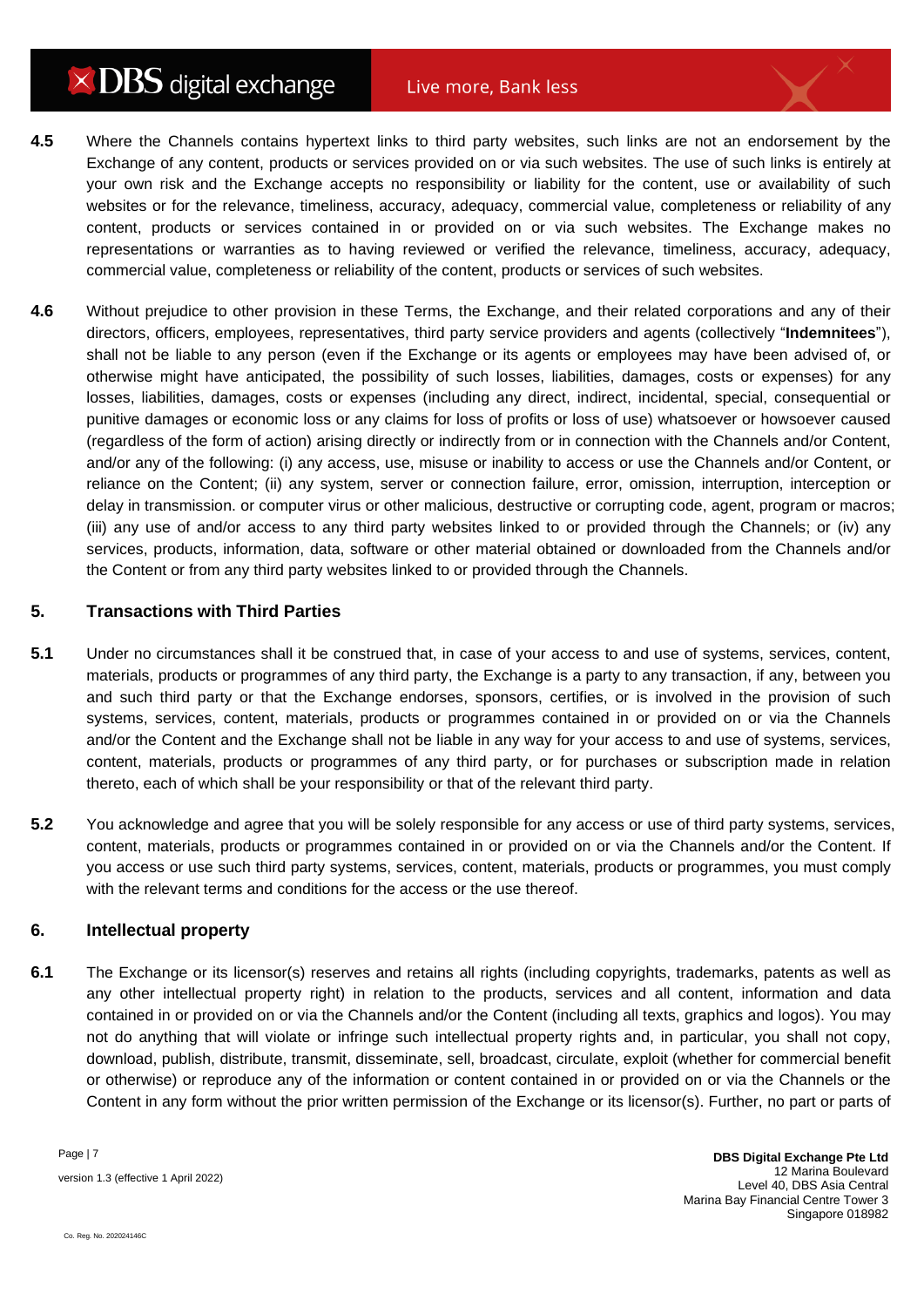# $\times$  DBS digital exchange

the Channels or any Content may be reproduced, distributed, republished, displayed, broadcast, hyperlinked, mirrored, framed, transferred or transmitted in any manner or by any means or stored in an information retrieval system without the prior written permission of the Exchange or its licensor(s). Subject to other applicable terms, guidelines, notices, rules and policies, the Exchange grants you a non-transferable, non-exclusive, revocable, limited license to use and access the Channels and the Content solely for your own personal, informational and noncommercial use, provided that you do not modify the Content and that you retain all copyright and other proprietary notices contained in the Content.

- **6.2** Links to the Channels or any Content are not permitted without the prior written consent of the Exchange.
- **6.3** Save as expressly provided otherwise in these Terms, you acknowledge that you are not granted any licence, interest or right by virtue of your use of or access to the Channels and/or Content.

## **7. Privacy and cookie policy**

**7.1** We will manage any personal data that we collect through the Channels or we otherwise obtain in connection with the Channels and/or our products/services in accordance with our Privacy Policy, which shall form part of these Terms. You can access our Privacy Policy at our Website at [https://www.dbs.com.sg/corporate/solutions/capital](https://www.dbs.com.sg/corporate/solutions/capital-markets/dbs-digital-exchange)[markets/dbs-digital-exchange](https://www.dbs.com.sg/corporate/solutions/capital-markets/dbs-digital-exchange)**.**

#### **8. Indemnity**

**8.1** You will indemnify us against any liability, loss, damage, including solicitor and client costs and expenses (legal or otherwise) which we may sustain or incur, directly or indirectly, by reason of our having made available the Channels and the Content or having entered into these Terms with you or enforcement of our rights under these Terms or in acting upon any instructions which you may give in relation to the Channels and/or the Content or any negligence, fraud and/or misconduct on your part or your breach of these Terms.

#### **9. Termination**

**9.1** You agree that the Exchange may, at its discretion, deny you access to the Channels and/or the Content for any reason, including if the Exchange believes that you have violated or acted inconsistently with any terms or conditions set out herein, or if in the Exchange's opinion or the opinion of any regulatory authority, it is not suitable to continue providing the services relating to the Channels and/or the Content.

#### **10. Security Tokens**

- **10.1** The Security Tokens are issued by the respective Issuers, and not by the Exchange.
- **10.2** A Security Token (or part thereof) may be traded on the Trading System only if an Approved Custodian has first taken custody of such Security Token. The Security Tokens are not permitted to be stored, used, listed or traded outside of the Trading System, and are not intended to be, and shall not be understood, deemed, interpreted or construed to be or be representative of any kind of currency (including digital currency), legal tender, money or deposit or substitute therefor.
- **10.3** The Security Tokens may only be acquired from Issuers via direct issuance outside the Trading System and/or from other Members via secondary trading on the Trading System, in accordance with the Exchange Requirements.

Page | 8 version 1.3 (effective 1 April 2022)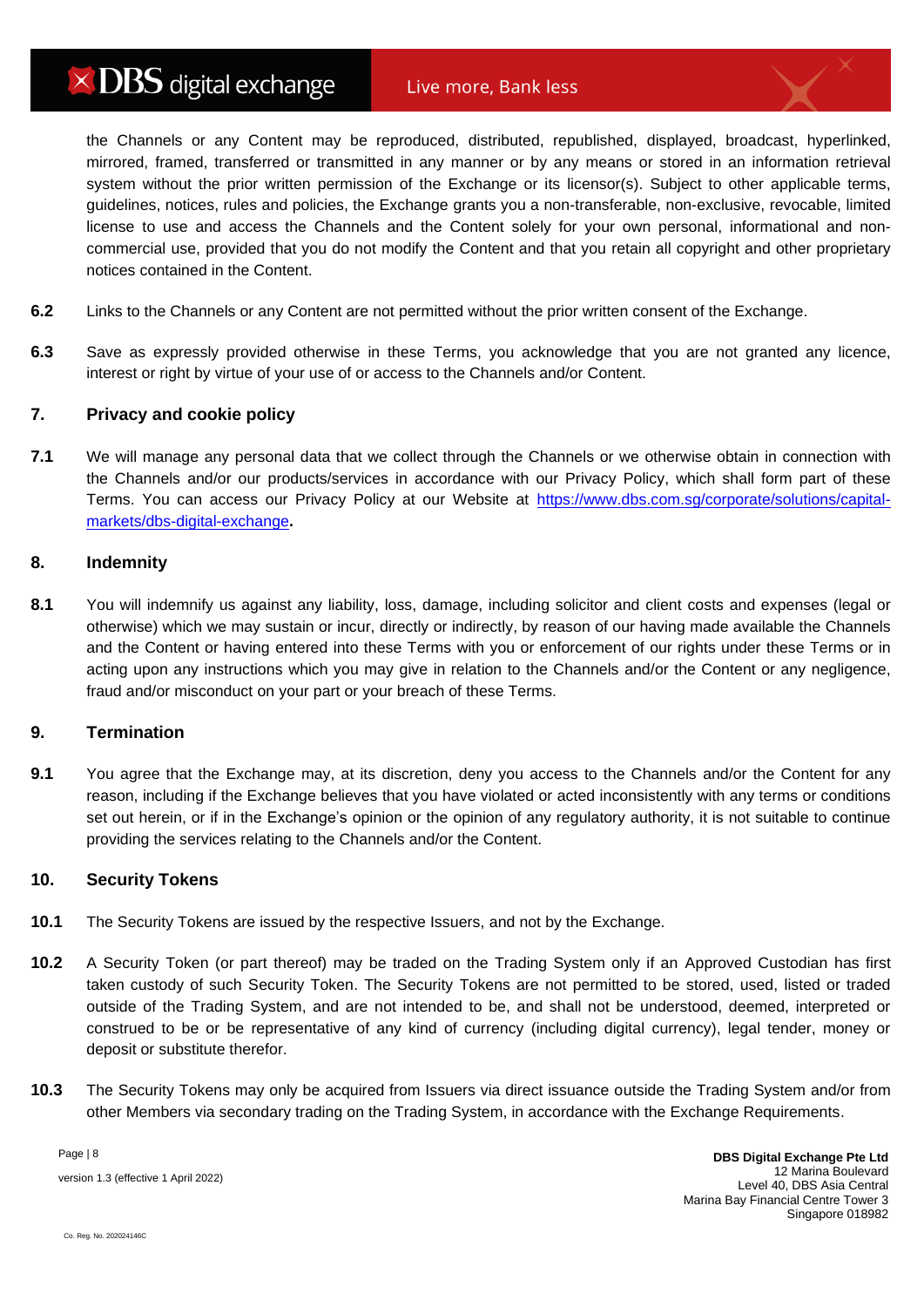#### **10.4** No Liability for Security Tokens

- **10.4.1** The Exchange shall not be liable in respect of any Security Tokens. The Exchange shall have no contractual relationship with any Member and/or Issuer for the sale and purchase of the Security Tokens by Members.
- **10.4.2** Without prejudice to the foregoing:
	- (i) The Exchange is not responsible for procuring the Issuers to comply, and does not warrant that the Issuers shall comply or have complied with, the Exchange Requirements, the applicable token terms and conditions and/or the related documents;
	- (ii) The Exchange makes no representation, warranty or endorsement and undertakes no liability or responsibility with respect to the following:
		- (a) no condition is made or to be implied nor is any warranty given or to be implied as to the sale, purchase, trading, holding, use and/or fulfillment of the Security Tokens and/or the quantity, quality, safety, legality, reliability and description of the Issuer, Security Tokens and the assets represented by the Security Token (as the case may be); and
		- (b) the authenticity, validity or accuracy of any document or instrument given, issued, delivered, submitted or lodged by any Issuer at any time. Unless otherwise expressly stated, the Exchange merely acts as a conduit for the onward transmission of documents or instruments between the Issuers and the Members, and merely performs the role of operating the Trading System, and shall not be liable or responsible in any way for any negligence, misconduct, fraud, wilful default or any other default, wrongdoing or breach of duty of any Issuer or any Member; and
	- (iii) The Exchange shall not be liable for any losses suffered or incurred by any Member or any other person arising out of or in connection with any act, inaction, omission, fraud, negligence or insolvency of any Issuer, including any breach or failure to comply with the applicable token terms and conditions.

## **10.5 Acknowledgements**

**10.5.1** Save as set out in the applicable token terms and conditions, the Security Tokens (and any purchase, ownership, receipt or possession thereof) carry no other rights, use, purpose, value, attributes, functionalities or features, and do not represent or confer any other ownership right or stake, share, security or equivalent rights, or any right to receive future revenue shares, intellectual property rights or any other form of participation in or relating to the Exchange and/or its related corporations and/or the Issuers.

#### **11. Digital Payment Tokens**

- **11.1** The Digital Payment Tokens are issued or created by the owner, manager, operator and/or developer of the relevant public blockchain, and not by the Exchange or any other member of the DBS Group.
- **11.2** A Digital Payment Token (or part thereof) is only available for trading on the Trading System after an Approved Custodian has first taken custody of such Digital Payment Token.

Page | 9 version 1.3 (effective 1 April 2022)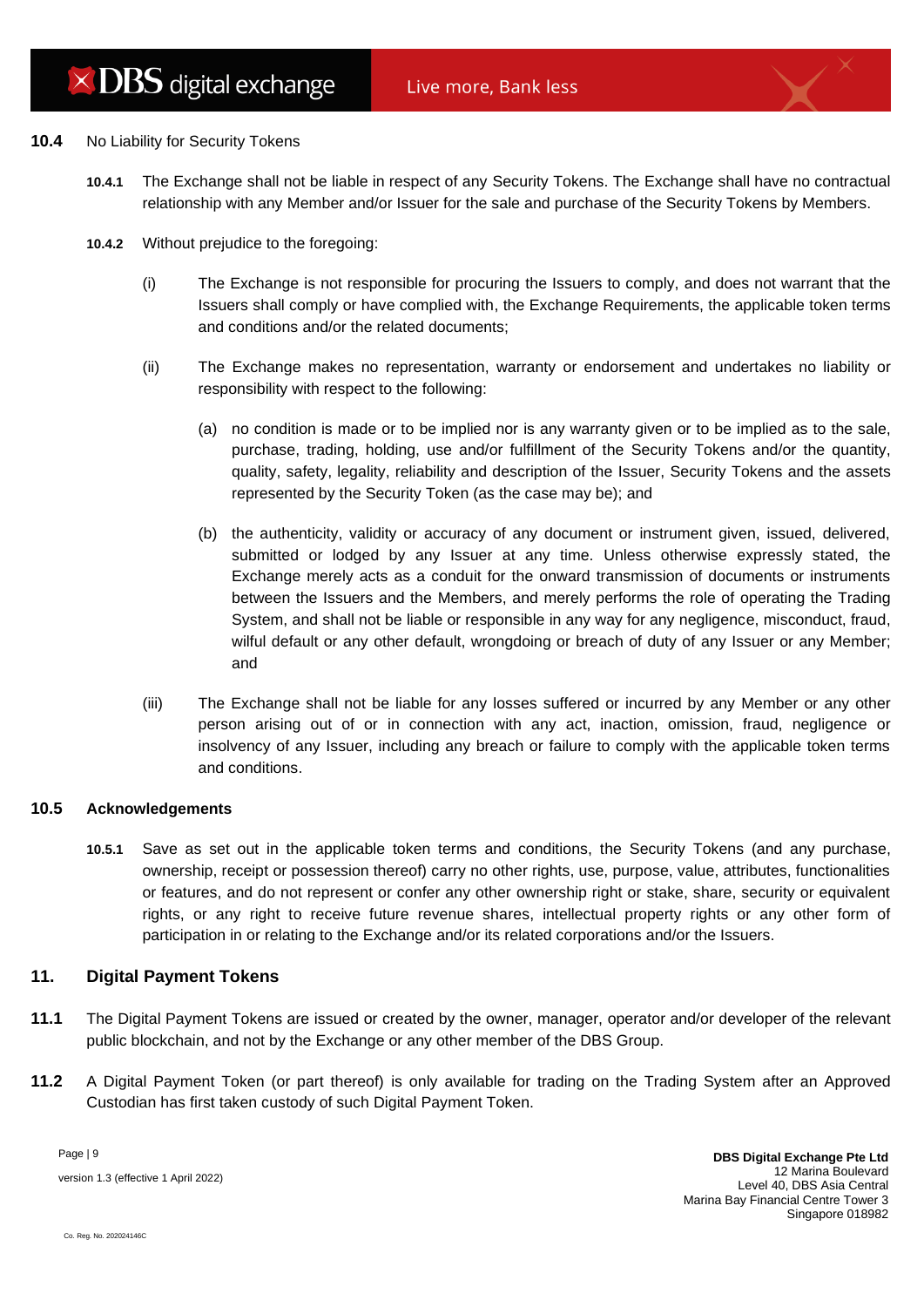#### **11.3 No Liability for Digital Payment Tokens**

- **11.3.1** The Exchange shall not be liable in respect of any Digital Payment Tokens. The Exchange shall have no contractual relationship with any Member for the sale and purchase of the Digital Payment Tokens by Members.
- **11.3.2** Without prejudice to the foregoing:
	- (i) The Members acknowledge that the Exchange Requirements do not apply to the owner, manager, operator and/or developer of the relevant public blockchain;
	- (ii) The Exchange makes no representation, warranty or endorsement and undertakes no liability or responsibility with respect to the following:
		- (a) no condition is made or to be implied nor is any warranty given or to be implied as to the sale, purchase, trading, holding, use and/or fulfillment of the Digital Payment Tokens and/or the quantity, quality, safety, legality, reliability and description of the Issuer, Digital Payment Tokens and the assets represented by the Digital Payment Token (as the case may be); and
		- (b) The Exchange shall not be liable or responsible in any way for any negligence, misconduct, fraud, wilful default or any other default, wrongdoing or breach of duty of any owner, manager, operator and/or developer of the relevant public blockchain or any Member in connection with any Digital Payment Token (or part thereof); and
	- (iii) The Exchange shall not be liable for any losses suffered or incurred by any Member arising out of or in connection with any act, inaction, omission, fraud, negligence or insolvency of any owner, manager, operator and/or developer of the relevant public blockchain.

## **12. Further Acknowledgements**

- **12.1** Each Member/Issuer agrees and acknowledges that:
	- **12.1.1** such Member/Issuer has sufficient understanding of technical and business matters (including those that relate to the Exchange), cryptographic tokens, token storage mechanisms (such as token wallets), and blockchain technology to understand the Exchange Requirements and to appreciate the risks associated with and implications of:
		- (i) the issuance, creation and/or distribution of the Security Tokens (including as disclosed and explained in paragraphs [12.2](#page-11-0) and [12.3](#page-11-1) below); and/or
		- (ii) the trading or otherwise performing of any actions in connection with the Security Tokens and Digital Payment Tokens;
	- **12.1.2** nothing contained herein or in the Exchange Requirements should be construed as granting, by implication, estoppel or otherwise, any licence or right for the Security Tokens or Digital Payment Tokens to be used for illegal, unlawful, fraudulent, unethical, or unauthorised purposes or to promote or facilitate any illegal, unlawful, fraudulent, unethical or unauthorised activities;

Page | 10 version 1.3 (effective 1 April 2022)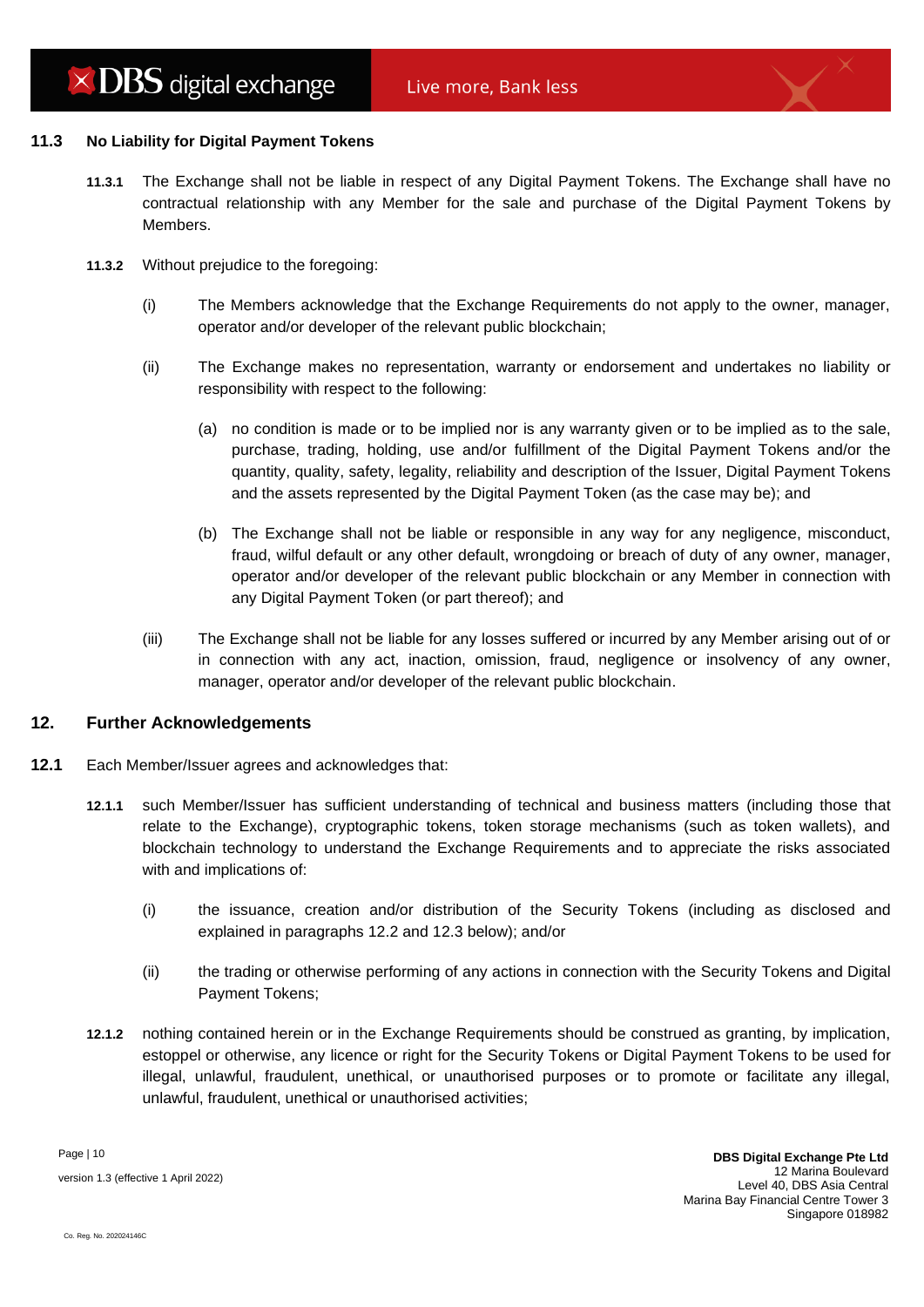- **12.1.3** each Member/Issuer shall not engage in and/or use or otherwise deal with the Channels, Security Tokens and/or Digital Payment Tokens, whether directly or indirectly, in a way that will result in the Exchange being in breach or non-compliance with applicable laws or otherwise be detrimental to the interests, integrity and reputation of the Exchange;
- **12.1.4** the Exchange is not responsible for settlement or custody of any Security Tokens and/or Digital Payment Tokens; and
- **12.1.5** in relation to the services provided by the Exchange in connection with the Channels:
	- (i) **Conclusiveness:** Each Member/Issuer agrees and acknowledges that any records created and maintained by the Exchange of the communications, transactions, instructions or operations made or performed, processed or effected through or in relation to the Channels or in relation to Security Tokens and/or Digital Payment Tokens by such Member/Issuer or any person purporting to be such Member/Issuer, acting on behalf or purportedly acting on behalf of such Member/Issuer, with or without the consent of such Member/Issuer, shall be binding on such Member/Issuer for all purposes whatsoever and shall be conclusive evidence of such communications, transactions, instructions or operations;
	- (ii) **No duty to enquire:** Each Member/Issuer agrees and acknowledges that the Exchange shall not be under any duty to enquire into, investigate or ascertain whether any instruction, request or transaction is authentic, legal, valid or enforceable (as the case may be), whether any transaction or the underlying contract connected with such transaction is void or voidable, or whether any transaction is permitted under the applicable token terms and conditions. The Exchange shall be entitled to assume that all instructions, requests or transactions are authentic, legal, valid and enforceable (as the case may be), that all transactions and the underlying contracts connected with such transactions are not void or voidable, and that all transactions are permitted under the relevant token terms and conditions and the Exchange shall be under no duty to reject, reverse, adjust or modify any instruction, request or transaction by reason that it was not legal, valid or enforceable, that any transaction or the underlying contract connected with such transaction is void or voidable, or that any transaction is not permissible under the relevant token terms and conditions. Notwithstanding the foregoing, where the Exchange seeks verification, confirmation or clarification of any instruction, request or transaction received, it shall not be liable to the Member/Issuer for any losses whatsoever in relation to any delay resulting from the Exchange seeking verification, confirmation or clarification or from any refusal to act where the Exchange does not receive in its discretion satisfactory confirmation or clarification of such instruction, request or transaction; and
	- (iii) **Actual or purported use or access, instructions or communications:** Without prejudice to the generality of the relevant provisions in the Terms, each Member/Issuer agrees and acknowledges that any use or purported use of or access to or purported access to the Channels, Security Tokens and/or Digital Payment Tokens and any information, data, instructions or communications, whether or not authorised by such Member/Issuer, referable to the relevant UID (as defined in the Exchange Rules) shall be binding upon such Member/Issuer deemed to be: (a) use of or access to the Channels, Security Tokens and/or Digital Payment Tokens by such Member/Issuer; and/or (b) information, data, instructions or communications transmitted and validly issued by such Member/Issuer. The Exchange shall be entitled (but not obliged) to act upon, rely on and/or hold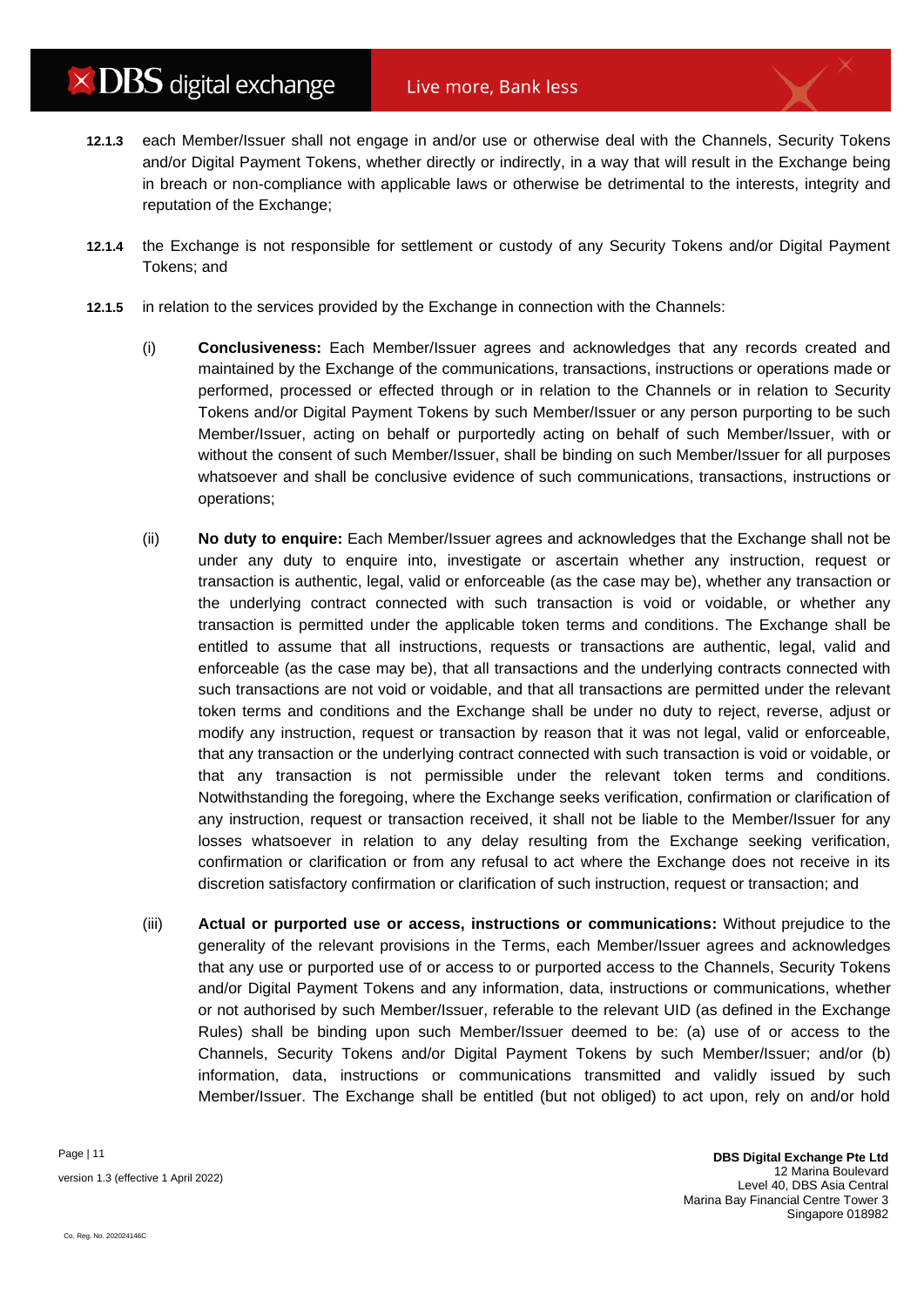such Member/Issuer solely responsible and liable in respect thereof as if the same were carried out, transmitted or validly issued by such Member/Issuer.

- <span id="page-11-0"></span>**12.2** In respect of the trading of Security Tokens, each Member of the Exchange further agrees and acknowledges that:
	- **12.2.1 No prospectus and regulatory oversight:** The Issuers on the Exchange are not subject to disclosure and prospectus requirements under Part XIII of the Securities and Futures Act 2001 and the Exchange's admission of Issuers are not subject to the Monetary Authority of Singapore's oversight.
	- **12.2.2 DBS Group entities may participate on the Exchange:** Subject to compliance with prescribed controls or restrictions, entities from the DBS Group may participate on the organised markets operated by the Exchange as a Member of the Exchange.
- <span id="page-11-1"></span>**12.3** By purchasing, trading and/or holding the Security Tokens and/or Digital Payment Tokens, each Member/Issuer expressly acknowledges and assumes the risks set out below. If any of these risks, or other additional risks presently regarded to be immaterial actually materialise, this could result in the failure of any transactions undertaken via the Channels, and/or the destruction of the Security Tokens and/or Digital Payment Tokens:
	- **12.3.1 Blockchains not operated or managed by the Exchange:** The Exchange does not own, operate or manage any of the public blockchains even for those Digital Payment Tokens which are supported by the Trading System. The Exchange does not own, operate or manage the ST Blockchain. The ST Blockchain is managed and operated by the DBS Group.
	- **12.3.2 Risks arising from no governance rights in respect of a Member holding Security Tokens:** Save as set out in the applicable token terms and conditions, the Security Tokens confer no governance rights of any kind on a Member holding such Security Tokens with respect to the relevant Issuers or their related corporations. Accordingly, all decisions involving the relevant Issuers and their related corporations will be made by the relevant Issuers and their related corporations at their discretion, including decisions to create and sell more tokens, or to sell or liquidate the Issuers and their related corporations. These decisions could adversely affect the value of the Security Tokens.
	- **12.3.3 Regulatory risks:** It is possible that certain jurisdictions will apply existing regulations on, or introduce new regulations addressing, blockchain technology, which may be contrary to the Security Tokens and/or Digital Payment Tokens and which may, inter alia, result in substantial modifications of the sale and/or use of the Security Tokens and/or Digital Payment Tokens, including termination and the loss of the Security Tokens and/or Digital Payment Tokens.
	- **12.3.4 Risk associated with token storage mechanisms:** The Exchange does not own, operate or manage any token storage mechanisms and these are separately provided by the Approved Custodian.
	- **12.3.5 Risk of hacking and security weaknesses:** The Security Tokens and/or Digital Payment Tokens may be targeted by hackers or malicious groups or organisations who may attempt to interfere with the Security Tokens and/or Digital Payment Tokens and/or the sale/purchase of the Security Tokens and/or Digital Payment Tokens (as the case may be) or steal the Security Tokens and/or Digital Payment Tokens in various ways, including malware attacks, distributed denial of service, consensus-based attacks, Sybil attacks, phishing, smurfing and hacking.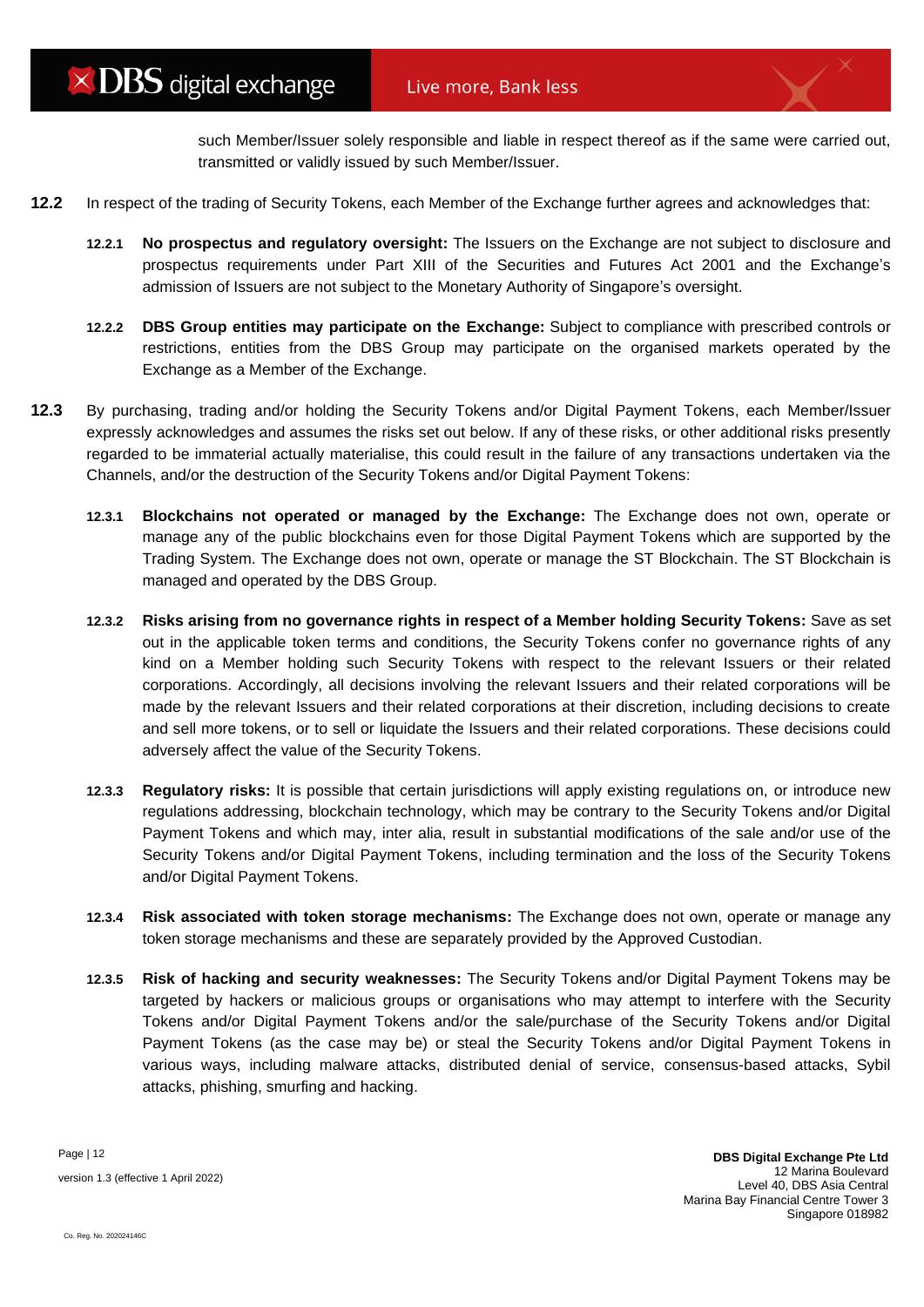- **12.3.6 Risks associated with taxation:** The tax treatment of an investment in Digital Payment Tokens and/or Security Tokens is uncertain and varies as between jurisdictions. They may be considered assets in certain jurisdictions and currency in others. Direct and indirect taxes such as income or capital gains, stamp duty, sales, goods and services, or value-added taxes may be imposed on transactions in Digital Payment Tokens and/or Security Tokens. Additionally, foreign tax authorities or other regulators may require banks, custodians or exchanges to report details on an investor's holdings and, in some cases, require banks, custodians or exchanges to withhold taxes on investments on behalf of investors, to be paid to foreign tax authorities. Investors are recommended to seek specific tax advice to understand the tax treatment of their investments in Digital Payment Tokens and/or Security Tokens.
- **12.3.7 Counterparty Risks:** All settlement of trades occurs outside the Exchange and the Exchange is not responsible for the settlement of trades of the Security Tokens and/or Digital Payment Tokens on the Trading System. Whilst the Exchange operates on a cash and Security Tokens and/or Digital Payment Tokens upfront basis and has powers under the Exchange Rules to facilitate settlement, there may be situations where a trade is not settled. In such an event, a Member may have to seek legal remedies against the counterparty Member.

## **13. Further Warranties**

- **13.1** Each Member/Issuer hereby represents, warrants and undertakes to the Exchange that:
	- **13.1.1** it is not a U.S. Person;
	- **13.1.2** such Member/Issuer is purchasing Security Tokens and/or Digital Payment Tokens with funds which are from legitimate sources and which do not constitute the proceeds of criminal conduct, or realisable property, or the proceeds of terrorism financing or property of terrorists, within the meaning given in the Corruption, Drug Trafficking and Other Serious Crimes (Confiscation of Benefits) Act, Chapter 65A of Singapore and the Terrorism (Suppression of Financing) Act, Chapter 325 of Singapore, respectively (or any other equivalent law in a jurisdiction outside Singapore) and which are not derived from or related to any unlawful activities. Such Member/Issuer further undertakes not to use the Security Tokens and/or Digital Payment Tokens to finance, engage in, or otherwise support any unlawful activities;
	- **13.1.3** such Member/Issuer's purchase, ownership, receipt and/or possession of the Security Tokens and/or Digital Payment Tokens complies with (and is not in breach of) any applicable law, including: (i) legal capacity and any other threshold requirements in such Member/Issuer's jurisdiction for such purchase, ownership, receipt and/or possession; (ii) any foreign exchange or regulatory restrictions applicable to such purchase, ownership, receipt and/or possession; and (iii) any governmental or other consents that may need to be obtained;
	- **13.1.4** such Member/Issuer is not a citizen or resident, or a company or other legal entity incorporated in a geographic area, in which the purchase, ownership, receipt or possession of the Security Tokens and/or Digital Payment Tokens (including the receipt of any rights and benefits, and the undertaking of any obligations and liabilities, in connection with the Security Tokens and/or Digital Payment Tokens) is prohibited by any applicable law; and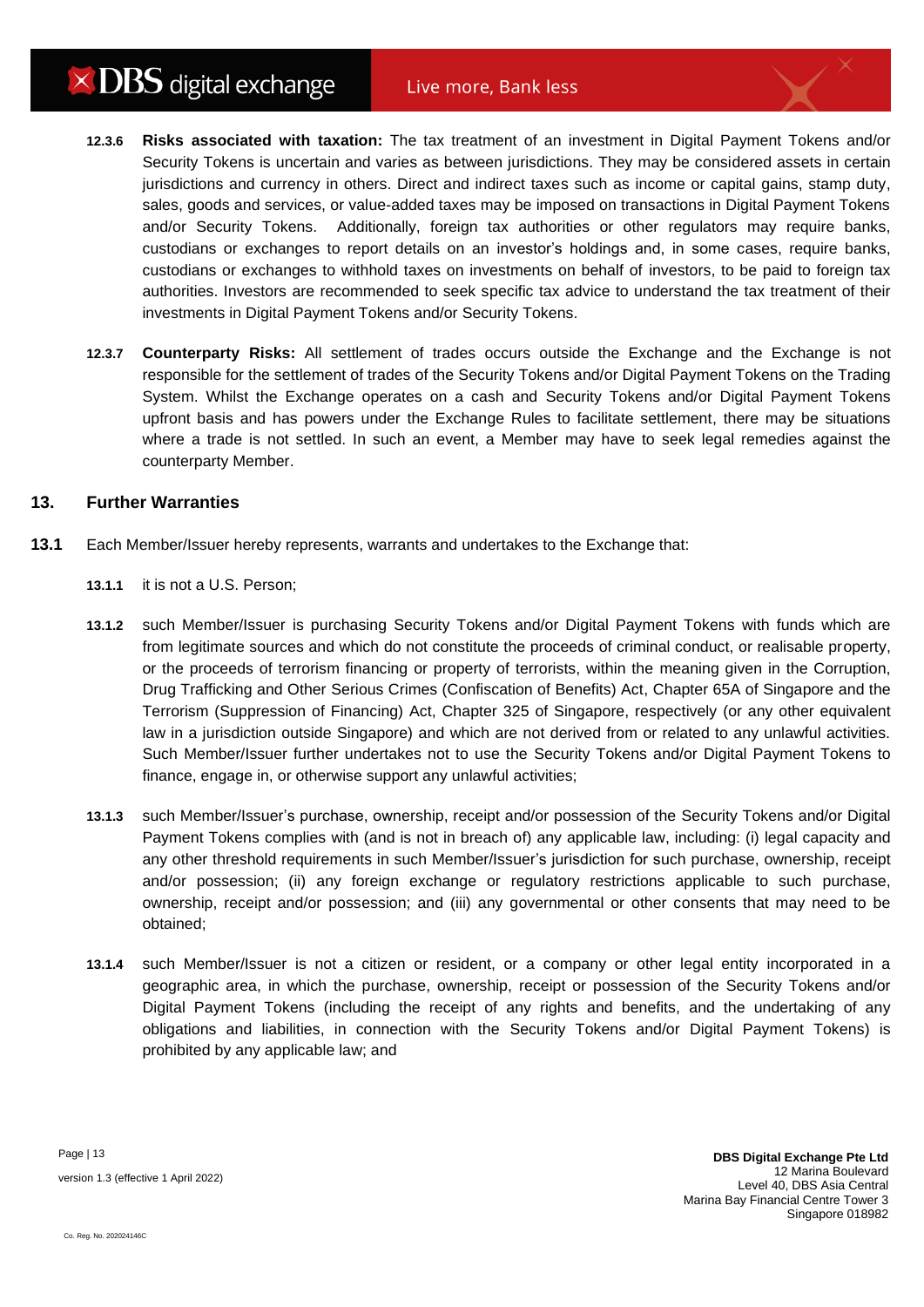**13.1.5** such Member/Issuer will comply with any applicable tax obligations (including in such Member/Issuer's jurisdiction) arising from his purchase, ownership, receipt and/or possession of the Security Tokens and/or Digital Payment Tokens.

## **14. Disclaimers**

**14.1** The Channels are made available on an "as is" and "as available" basis, and at the Member/Issuer's sole risk. The Exchange assumes no responsibility and makes no representation or warranty of any kind, implied, express or statutory, including any warranties: (i) of title, non-infringement of third party rights, merchantability, satisfactory quality or fitness for a particular purpose of the Channels; (ii) on the accuracy, timeliness, adequacy, reliability, validity or completeness of the Channels; (iii) that the purchase, issuance, trading and/or use of the Security Tokens and/or Digital Payment Tokens will be uninterrupted, secure or free from errors or omissions, or that any identified defect will be corrected; (iv) that the Channels will meet the requirements of any persons or are free from any computer virus or other malicious, destructive or corrupting code, agent, program or macros; (v) on the security of any information transmitted by or to Members/Issuers through the Channels or in relation to the Channels, any Security Token and/or Digital Payment Token or that there would be no delay, interruption or interception in data transmission. Each Member/Issuer accepts the risk that any information transmitted or received through the Channels may be accessed by unauthorised third parties, and that transactions over the Internet may be subject to interruption, transmission blackout, delayed transmission due to internet traffic or incorrect data transmission due to the public nature of the Internet. Regardless of any security measures taken by the Exchange, the Exchange shall assume no responsibility whatsoever for any loss or expense resulting from such delays, interruptions and/or interceptions. The Exchange disclaims all liability for any errors, delays or omissions in the Channels or in relation to the Channels, any Security Token and/or Digital Payment Token, or for any action taken in reliance thereon.

### **14.2 Exclusion of liability**

- **14.2.1** Without prejudice to other provision in these Terms, the Exchange shall have no liability to any Member, Issuer or to any other person for any act done or omitted to be done in the performance of its functions under these Terms. Without prejudice to the generality of the foregoing, in no event will the Exchange have any liability whatsoever to a Member or an Issuer, for claims for damages made against a Member or an Issuer by third parties, regardless of the basis on which the Member or Issuer is entitled to claim damages, whether based on contract, tort or any other legal or equitable grounds. The Exchange does not undertake any contractual obligations to any party other than those with whom it has entered into contractual relations.
- <span id="page-13-0"></span>**14.2.2** Without prejudice to other provision in these Terms, the Exchange, and their related corporations and any of their directors, officers, employees, representatives, third party service providers and agents (collectively "**Indemnitees**"), shall not be liable to any person (even if the Exchange or its agents or employees may have been advised of, or otherwise might have anticipated, the possibility of such losses, liabilities, damages, costs or expenses) for any losses, liabilities, damages, costs or expenses (including any direct, indirect, incidental, special, consequential or punitive damages or economic loss or any claims for loss of profits or loss of use) whatsoever or howsoever caused (regardless of the form of action) arising directly or indirectly from or in connection with the Channels, Security Tokens and/or Digital Payment Tokens, any Member or Issuer (including any action taken by, or any inaction of, such Member or Issuer), and/or any of the following: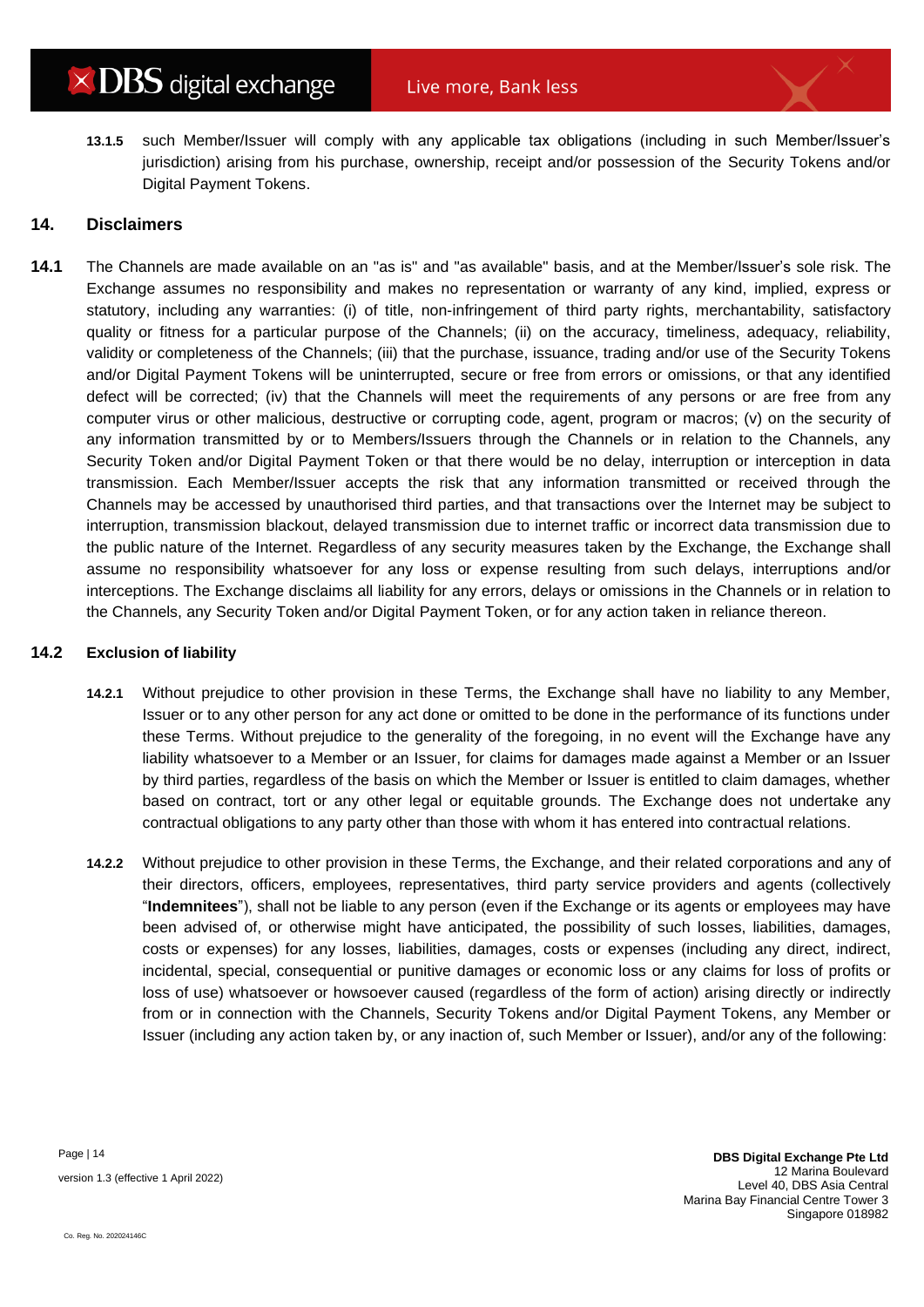- (i) any breach of or delay or failure to comply with the Terms by any Indemnitee or any of the Members or Issuers, any action taken by, or any inaction of, any Indemnitee or any of the Members or Issuers in connection with the Terms or any applicable law;
- (ii) any claim made by any Member, Issuer or person on the basis of the Terms;
- (iii) any negligent act or omission or wilful default, misconduct or fraud or unlawful act of any Indemnitee, Member or Issuer;
- (iv) any breach of any warranty or representation made by any person in any of the Terms;
- (v) any suspension, interruption or closure of the Channels;
- (vi) the exercise or non-exercise by an Indemnitee of any decision-making power or discretion;
- (vii) any determination, decision or ruling of any Indemnitee and/or committees established or persons appointed by the Exchange;
- (viii) any failure, error, omission or negligence of any Indemnitee (including the malfunction of the Channels, Security Tokens and/or Digital Payment Tokens);
- (ix) any Member or Issuer's use, misuse or inability to use the Channels, Security Tokens and/or Digital Payment Tokens;
- (x) any technical, system, server or connection failure, error, omission, interruption, delay in transmission, computer virus or other malicious, destructive or corrupting code, agent program or macros;
- (xi) any Member or Issuer's failure to implement reasonable measures to secure its relevant access credentials or any loss of or unauthorised use of any access credentials;
- (xii) any technical and/or system failure of the Channels and/or the Blockchain; or
- (xiii) any claim by any third party against any of the Indemnitees arising from the circumstances specified in any of the sub-clauses above.
- **14.2.3** Notwithstanding paragraph [14.2.2](#page-13-0) and any other provision of the Terms, at no time shall any Indemnitee be liable or responsible to any person for any and all pure economic loss, loss of profits, fall in the price of Security Tokens and/or Digital Payment Tokens, equitable compensation, loss of business, or any other direct, indirect or consequential losses whatsoever and howsoever caused (including whether or not resulting from any negligence, fraud or willful default on the part of any Indemnitee) which arise out of or in connection with these Terms.

## **15. Miscellaneous**

<span id="page-14-0"></span>**15.1 Governing law and dispute resolution:** These Terms shall be governed by and construed in accordance with Singapore law. Any dispute arising out of or in connection with these Terms, including any question regarding its existence, validity or termination, shall be referred to and finally resolved by arbitration administered by the

Page | 15

version 1.3 (effective 1 April 2022)